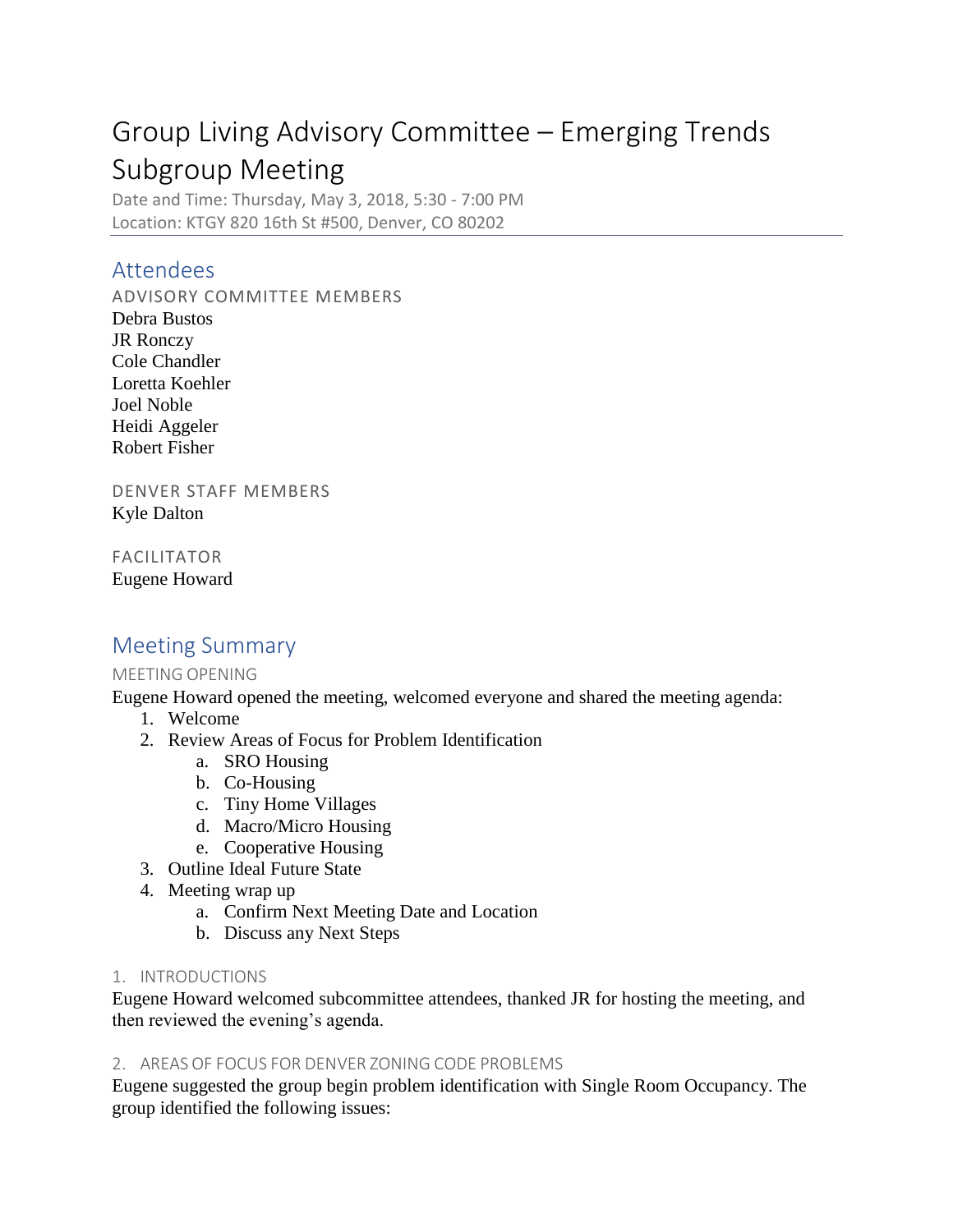#### 3. SUB-COMMITTEE HOMEWORK FOLLOW UP

- SROs: There was discussion on the difference between SROs and small apartments. Apartments contain all the elements of a dwelling unit (kitchen, bathroom, bedroom, living space) whereas a SRO may be just a room with the other amenities being shared.
	- o SROs allowed in zone districts that allow the apartment building form.
	- o SROs offer more affordability and locations better connected to other city services such as transit.
	- o SROs seem more appropriate in denser, more urbanized areas of the city versus suburban areas where access to services like transit may be restricted.
	- $\circ$  There was mention that there used to be a SRO/Co-housing facility at Ellsworth and Fox.
	- o SROs used to be popular 100 year ago. They were a common, socially accepted way for individuals to remain in housing through boarders who helped to offset household expenses. They were popular until the post-World War II era promoted suburban sprawl and the "American Dream" of home ownership, the automobile and interstate highway system. When individuals availed themselves of the American Dream, it left behind those who could not afford it, thus beginning the downward decline of SRO tenant image and the overall popularity of SRO facilities and uses. In contemporary terms, the group stated if there are any tangible issues with SROs, they should work to understand what those issues are as a component of this project.
	- o It was mentioned that San Francisco has a fluid definition of what constitutes a SRO that goes beyond building form. Density of units per acre, the number of residents per acre, or the demand on public services may be more equitable regulation tools.
	- o The group also questioned why SROs are not being constructed as a solution to Denver's affordability challenges. Debra Bustos was asked to consult with her development/financing colleagues to understand what challenges they face and why these facilities are not being constructed under current regulatory allowances. Is it because these are treated as a form of "lodging" in the Denver zoning code? Is it because of their public image, public perceptions, legacy of segregation and classism? Are they referenced correctly in the zoning code as lodging uses?
	- o SROs are enabled under "Lodging" in the Denver Zoning Code, Section 11.12.4.5 as "a permanent lodging use."
		- There was group discussion on whether a better reference would be to categorize SROs as a residential use, and then license their operations under in Excise and Licenses.
		- If SROs are being categorized as "lodging" in the code, are we taxing them the same as we do lodging? If so, we may be financially burdening the most vulnerable residents who use SROs.
		- Questions around how SROs and Parking work together, especially considering the linkage to Lodging.
	- o There was a comment that the motels along East Colfax are de-facto SROs.
	- o There was also discussion that the language we use around SROs may be further stigmatizing the residents of these facilities. SRO Hotel equals "Transient".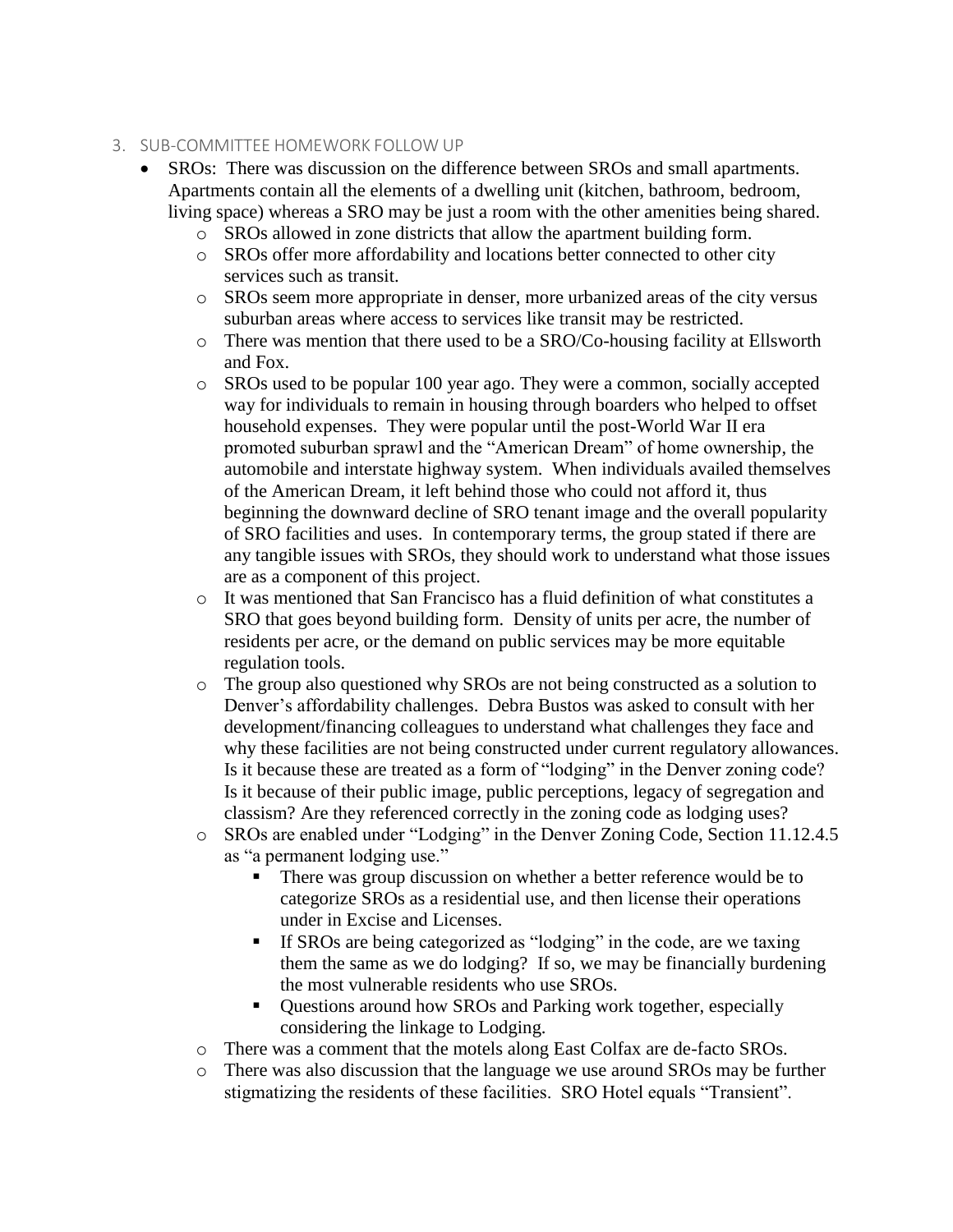Perhaps referring to them as apartments or multi-unit structures would more closely align the users to permanent residents, removing the social stigma that has been created over time.

• Tiny Homes/Tiny Home Villages

A committee member recently visited a tiny home village in Eugene, Oregon. There villages have been established on church lots and on available county parcels. Locating on "spare land" helps to keep their overall expenses lower. Considerations to maintain are access to transit and the best use for available land.

#### 4. PROBLEM IDENTIFICATION (CONTINUED)

- In Denver, is there any way to allow Tiny Home Villages to exist beyond their "temporary use permit" which restricts their existence in any one location to 6-month periods?
- Eugene asked, "is the phrase tiny home a broad enough term to encompass future building form configurations that aren't currently anticipated? The discussion considered how we refer to dwelling units, versus private space. Maybe there are opportunities to consider new or enhanced definitions to cover a variety of uses and configurations:
	- o Private Space = living/sleeping quarters with **shared** kitchen and bath
		- Tiny Rooms
		- $\blacksquare$  SROs
		- **Detached Living Quarters**
		- Private Living Units
		- Sleeping Units
		- **•** Dormitories
	- $\circ$  Dwelling Unit = living/sleeping space, plus private kitchen and bath
		- "Tiny Homes"
		- Micro-Apartments
		- **■** Micro-Units
- How does size/square footage impact our definitions and relationships with the building codes, health codes?
- What's the difference between a Tiny Home Village and a mobile home park (besides the all encompassed dwelling unit of a mobile home vs the shared spaces found in a Tiny Home Village)?
- How is Macro-Housing Defined? Independent bedrooms and shared kitchens and bathrooms. Up to 5 sleeping rooms with shared kitchen may be limit. Beyond that number of bedrooms, you transition into the dormitory category, or something similar. Distinctions seem to be with the number of people within the private space.
- Mansion Apartment: What stops someone from subdividing their large single-family home into smaller units? Answer: the zone district. If the structure is within a multi-unit zone district, they can subdivide the home as a use by right. If the structure resides in a single-unit or two-unit zone district that allows accessory dwelling units, the property could be divided to have two dwelling units with one being an accessory dwelling unit, but there could not be multiple units within the building envelope.
	- o Allowing accessory dwelling units throughout the city was suggested as a way to address affordability, changing social desires for large homes and their future